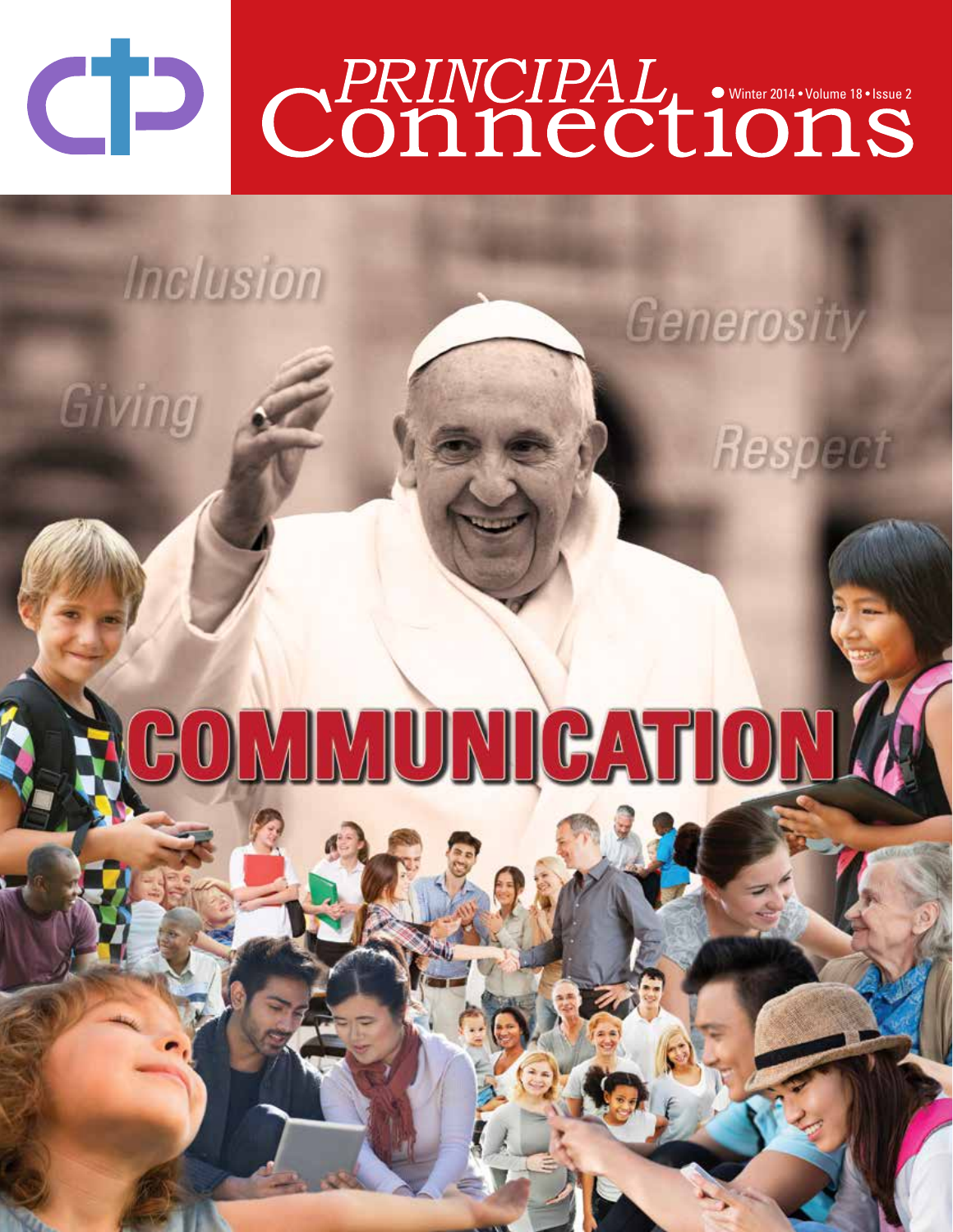# **IN THIS ISSUE**

#### **IN THE SPOTLIGHT**

Communicating the Good News! | 5 Communication - the Essence of Leadership | 7 Mindfulness in Education | 10 Forever for Everyone | 12 The Four Roles of the Numerate Learner | 16 Feedback | 18 Moving Stories from a Shoebox to the Clouds | 24 How Can I Help You? | 27 Healing Conversations | 30 Creating a Digital-Age Learning Culture | 48

### **KEEPING YOU INFORMED**

Francis - a Pope of Many Firsts | 4 Emotionally "Smart" Communication | 6 Creating a Culture of Encounter | 20 Leadership Lessons from Pope Francis | 22 Challenges for Educators | 34 Relationships of Trust | 36 An Interview with George Couros | 38 Gratitude is Contagious | 40 Principles of Engagement | 42 Creating a Stigma-Free Zone | 46

#### **IN EVERY ISSUE**

Communication to Build God's Faithbook! | 2 Making Communication Our Priority | 3 Teacher of Teachers | 44











#### **ON THE COVER**

**Communication** Collage by Ania Czupajlo

The cover was inspired by Pope Francis' recent speech. He said that, "communicating is giving; communicating is generosity; communicating is respect; communicating is avoiding every kind of discrimination." ~ Vatican News, September 5, 2014



#### **EDITOR**

Deirdre Kinsella Biss

**ART DIRECTOR** Ania Czupajlo

**ADVERTISING & SALES** John Nijmeh Gaby Aloi

#### **CONTRIBUTORS**

Fr. Santo Arrigo, Dr. Daniel Becker, Dr. Katherine Becker, Glenda L. Black, Anne Burke, Maria Cantalini-Williams, Helen J. DeWaard, Susan E. Elliott-Johns, Mary Fiore, Bill Gartland, Dr. Avis Glaze, Jenny Guibert, Janette Hughes, Melissa Jean, Ann Kajander, Debbie Kasman, Dr. Kateryna Keefer, Patrick Keyes, Maria Luisa Lebar, Jody Anne McDonald, Dr. Mark G. McGowan, Michelle Morrissey, Jan Murphy, Megan Murphy, Paul Nalli, Aggie Nemes, Dr. James D. A. Parker, Colleen Sharen, Carol Soper, Joan Tschernow, Dawn-Marie Wemigwans, Ron Wideman, Laura Wood, Doreen Scott-Dunne, Clint Young

#### **CPCO TEAM**

| <b>Pam Garbutt, President</b>                                                                        |
|------------------------------------------------------------------------------------------------------|
| president@cpco.on.ca   ext. 22                                                                       |
| <b>Paul Lacalamita, Executive Director</b><br>placalamita@cpco.on.ca   ext. 23                       |
| Joe Geiser, Protective Services Coordinator<br>jgeiser@cpco.on.ca   ext. 34                          |
| <b>Ron McNamara, Protective Services Assistant Coordinator</b><br>$r$ mcnamara@cpco.on.ca   ext. 27  |
| Luciana Cardarelli, Program & Member Services Coordinator<br>lcardarelli@cpco.on.ca   ext. 37        |
| <b>Terry Simzer, Communications Manager</b><br>$tsimzer@cpco.$ on.ca   ext. 38                       |
| Deirdre Kinsella Biss, Editor<br>dkinsellabiss@cpco.on.ca                                            |
| <b>Gaby Aloi, Manager of Corporate Operations</b><br>$galoi@cpco.$ on.ca   ext. 26                   |
| <b>Vanessa Kellow, Professional Learning Assistant</b><br>vkellow@cpco.on.ca   ext. 31               |
| <b>Maria Cortez, Administrative Assistant</b><br>$m\text{correct}$ e $q\text{cpco.}$ on.ca   ext. 32 |
| <b>Bessy Valerio, Receptionist</b><br>bvalerio@cpco.on.ca   ext. 21                                  |
| Ania Czupajlo, Sr. Designer<br>aczupajlo@cpco.on.ca   ext. 25                                        |
| <b>Stephanie Zakhem, Communications Officer</b><br>szakhem@cpco.on.ca   ext. 30                      |
| <b>John Nijmeh, Advertising Manager</b><br>events@cpco.on.ca   ext. 28                               |

We thank all those who contributed to this issue. Please note, however, that the opinions and views expressed are those of the individual contributors and are not necessarily those of CPCO. Similarly, the acceptance of advertising does not imply CPCO endorsement.

Publications Mail Agreement No. 40035635

#### **CONTACT US**

Catholic Principals' Council | Ontario Box 2325, Suite 3030, 2300 Yonge Street Toronto, Ontario M4P 1E4

1.888.621.9190 toll free • 416.483.1556 phone 416.483.2554 fax • info@cpco.on.ca **www.cpco.on.ca**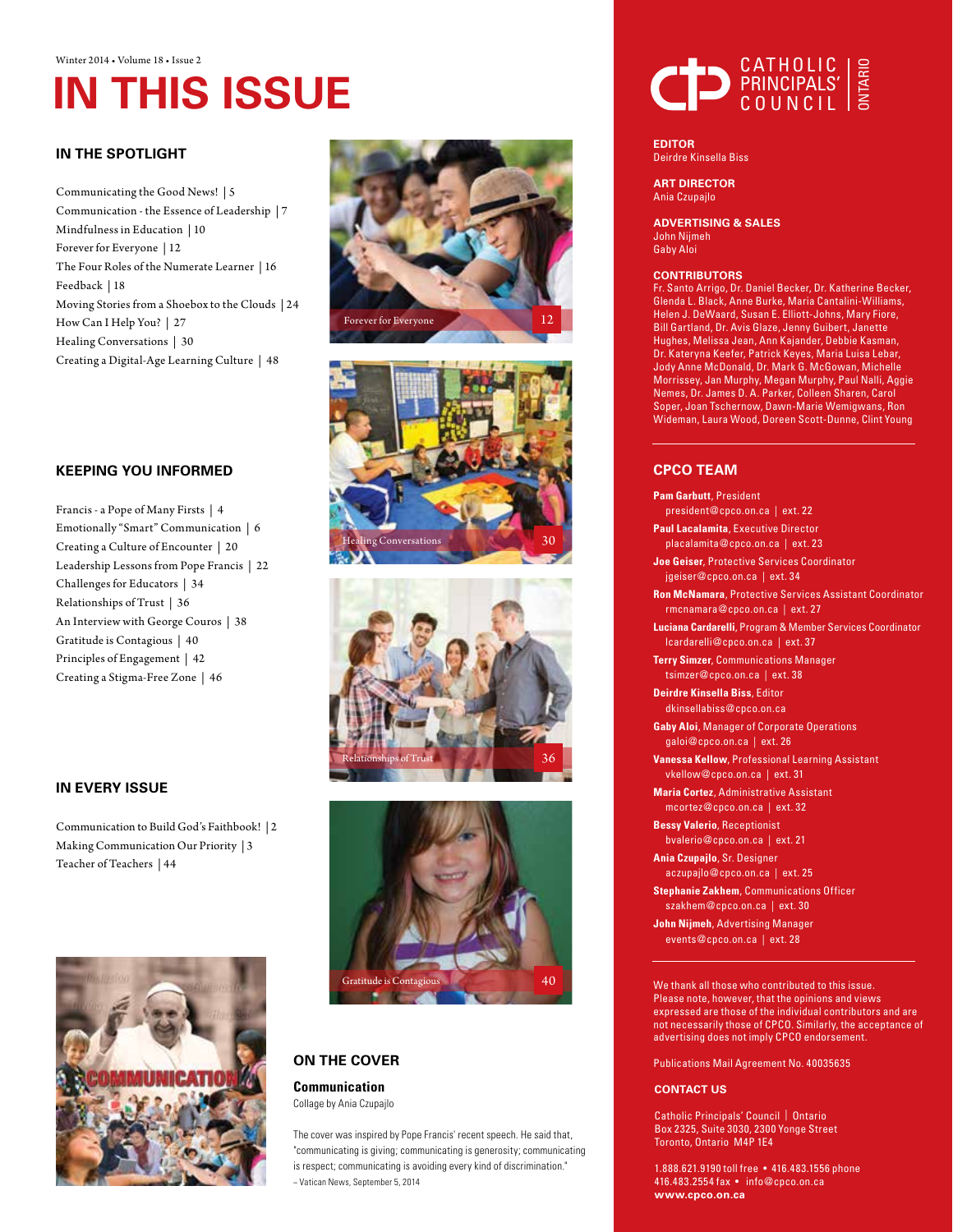

**Dr. Avis Glaze** Edu-quest International Inc.



*As educational leaders, you are strategically positioned to shape the direction of education and of society as a whole. You are a powerful influence in the lives of students, equipping them with the knowledge, skills, attitudes, dispositions, sensibilities and character attributes necessary for responsible and engaged citizenship. You are responsible for creating safe havens, caring and demanding learning cultures, and effective schools that emphasize both excellence and equity. You create the conditions for success in teaching, learning and student achievement, and you engage parents and communities in meaningful ways to support learning. With all that you make happen in your schools, you also serve as leaders in your communities.* 

To accomplish all of these expectations, principals must possess outstanding communication skills. Strong communication skills, both verbal and nonverbal, are important components of effective leadership. These skills are often described as *soft skills*. But in leadership, the soft skills are often the hard skills to learn and demonstrate. These soft skills include, but are not limited to, the ability to demonstrate:

- Positive regard
- Active listening
- Empathic understanding
- Meaningful questioning
- Respectful assertiveness
- Constructive confrontation
- **Effective** feedback
- Willingness to accept criticism

While these aspects of effective communication are important, I encourage principals not underestimate the importance of non-verbal communication. All leaders should take steps to obtain feedback from a trusted colleague on their non-verbal styles and to understand how these styles affect the people they lead. The old saying "your actions speak so loudly I can hardly hear what you are saying" is a message that principals should bear in mind.

As a young administrator, my strategy was to select a few people whose opinions I trusted and valued and to ask them for feedback on all aspects of my behaviour. This required the ability to listen without interrupting or without the "Yes, but…" that often demonstrates an unwillingness to accept criticism. Accepting criticism without defensiveness is an important interpersonal skill.

I remember being told that my *resting face* made me appear to be angry. I was frankly not aware of this. I went home and tried to observe my *resting face* in the mirror. I was not happy with what I saw. I have never forgotten that feedback and how it contributed to my personal growth and self-awareness.

Good communication also equals good public relations. The two are inextricably linked.

One of my colleagues, Dr. Jim Watt, had a background in both marketing and education. He stressed the point that the public has a right to know as a fundamental premise of good public relations. For him, public relations is not the same as parent relations, nor is it about dispensing information or simply dealing in positives. He emphasized that it is not merely publicity, nor propaganda, nor the generation of a cosmetic effect. Instead, public relations involve three things – the ability to create and foster: dialogue; access; and involvement.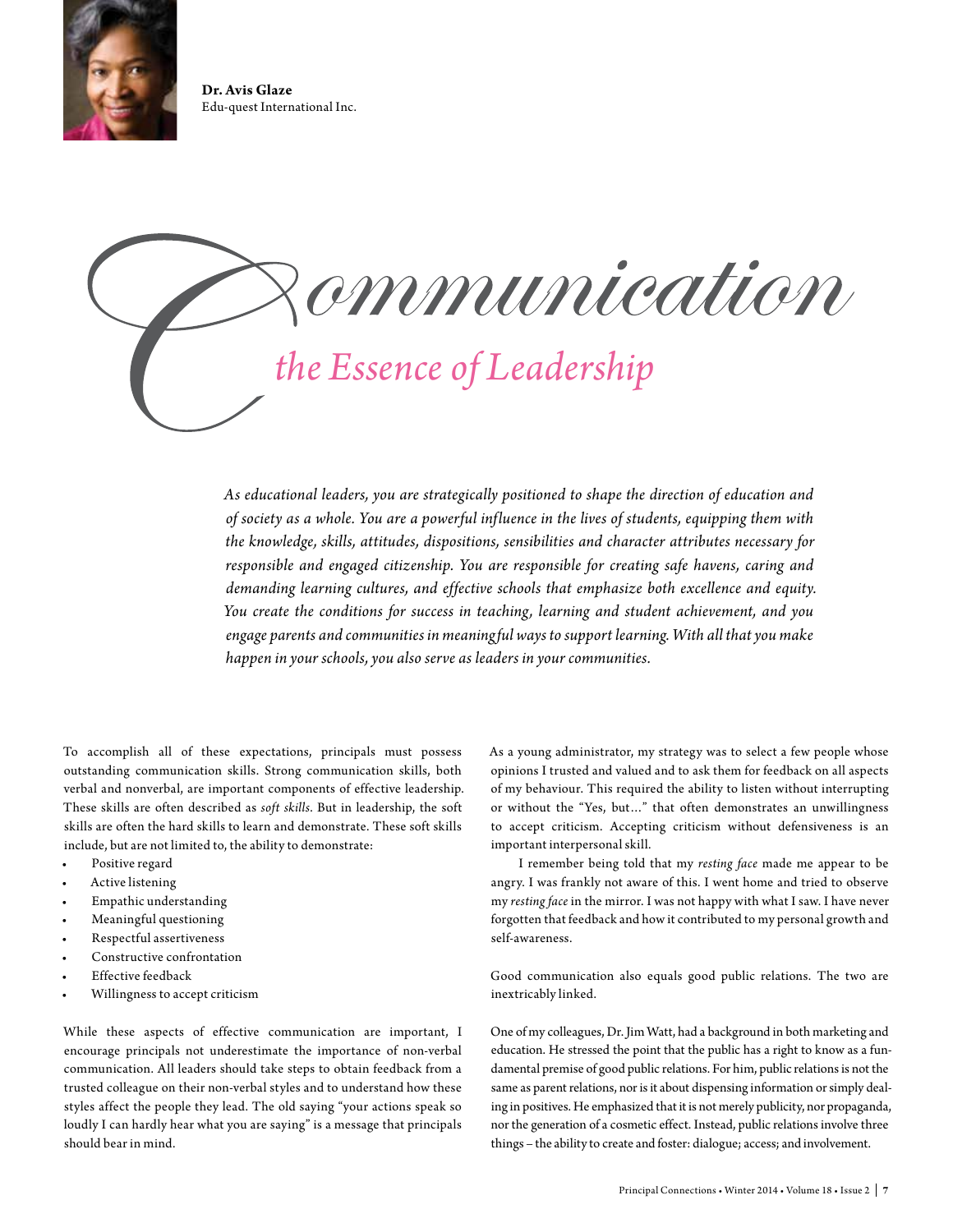**Debbie Kasman**, Author *Lotus of the Heart*

# *Mindfulness*  in Education

We live in a stress-filled world. Our<br>
modern lifestyle contains media exposure and a<br>
great deal of high presence. This constant interiors great deal of high pressure. This constantly triggers the fight or flight response and keeps our bodies filled with stress hormones.

Dr. Patricia Jennings, Director of the Initiative on Contemplation and Education at the Garrison Institute in New York, maintains that it's hard for children to learn when they are under too much stress. Stressedout children have difficulty engaging the prefrontal cortex in the brain, which makes it difficult for them to absorb and process new information. She also says that exposure to stress can trigger emotional reactivity during childhood development. This can have a longterm effect because it changes the way children's brains and bodies respond to future stressors.

As the result of our stress-filled world, many children come to school with nervous systems that are *unprepared to learn*.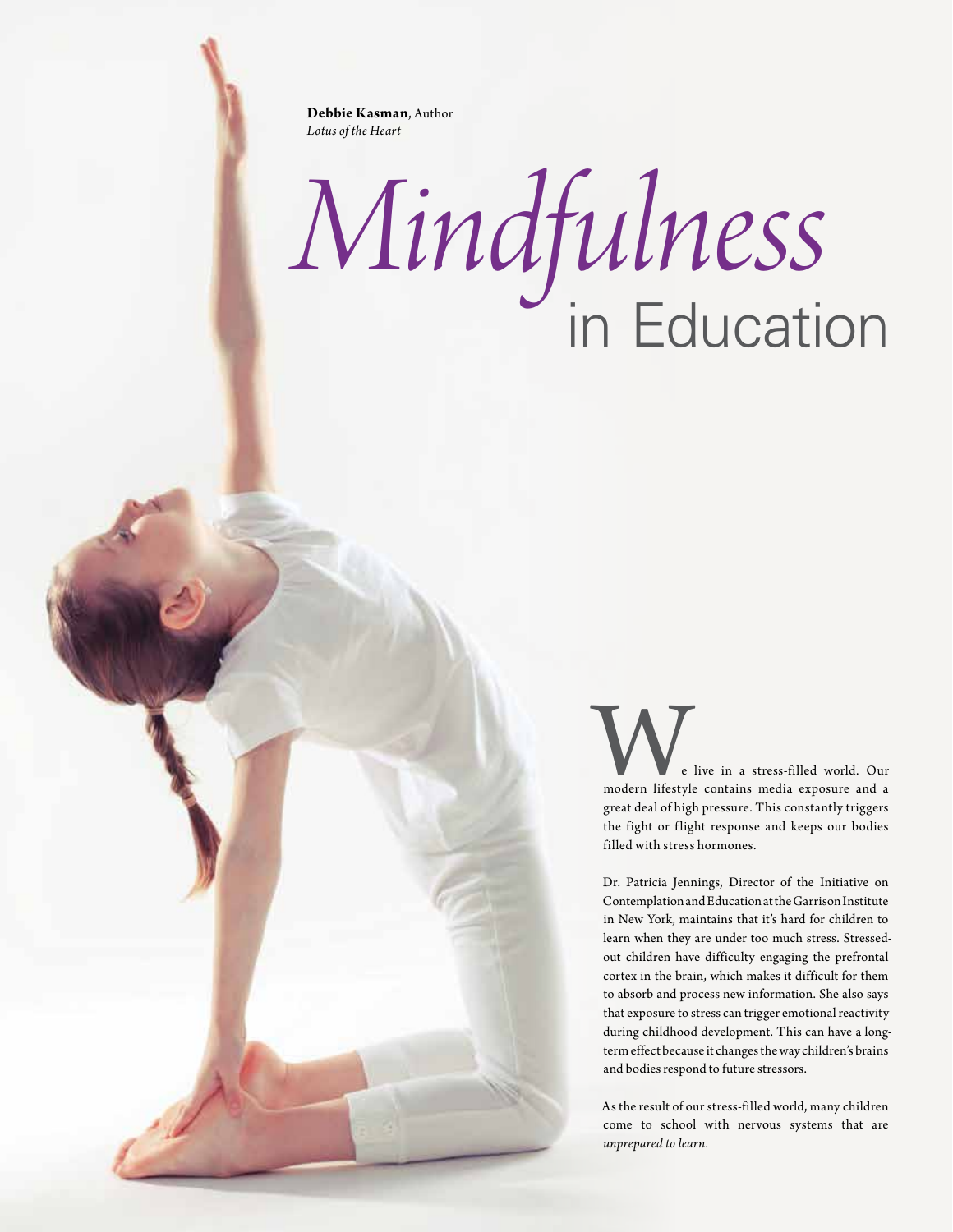# **Forever** FOR EVERYUNE

## The Digital Communication Lesson We Should Teach Students

Children learn best by experiencing certain digital communication lessons for themselves. Performing a Google search for information is a lesson best experienced. Conversely, other digital communication lessons should be explicitly taught. Learning that privacy in digital communication is an illusion and that digital content has permanency are understandings that school administrators and educators can explicitly teach children to help them avoid the pain of having sensitive digital content shared indefinitely with unintended viewers.

Statistical trends indicate that more children are gaining access to the Internet, are starting to use the Internet at younger ages, and are spending more time on the Internet than ever before (Directorate for Science, Technology and Industry, 2011). A recent classroom-based survey by MediaSmarts (2014) of 5,436 students in Grades 4 to 11 across Canada revealed:

- 99% of students reported accessing the Internet outside of school (through computers, MP3 players, cell/smart phone and/or game consoles).
- 24% of Grade 4 students reported having their own cell phone. Percentages increased until Grade 11, in which 85% had their own phone.
- 38% of respondents reported using networked tools to post their own artwork or stories.
- 33% reported posting audio or video clips online.
- 32% of students in Grades 4-6 reported having a Facebook account in spite of age restrictions in its usage agreement. This percentage increased with grade level, until Grade 11, in which 95% had their own Facebook account.
- 16% of students in Grades 4-6 reported having a Twitter account. The percentage increased to 67% in Grade 11.
- 52% reported reading or posting on someone else's social network site as their most frequent online activity.

These findings indicate that not only are young Canadians using digital devices to access information, they are also actively offering personal information. Despite the prevalence of digital communication among students, just 41% of respondents reported learning about online issues (privacy, cyber bullying, offensive content, online safety and legality) from teachers (MediaSmarts, 2014).

#### **Digital Communication in the Curriculum**

The Ontario Language Curriculum encourages educators to foster students' digital participation. By Grade 8, students produce a variety of media texts, such as multimedia presentations, videos and websites (Ontario Ministry of Education, 2006). The curriculum is infused with digital literacy education; interpreting media texts using overt and implied messages as evidence and identifying the point of view reflected in media texts are two examples. This critical thinking about media texts, especially in regard to digital communication, is an important component of our evolving curriculum, but students would also benefit from learning about the ethics, etiquette and impact of digital communication from an early age. Administrators and educators can take the lead in fostering one essential understanding in particular.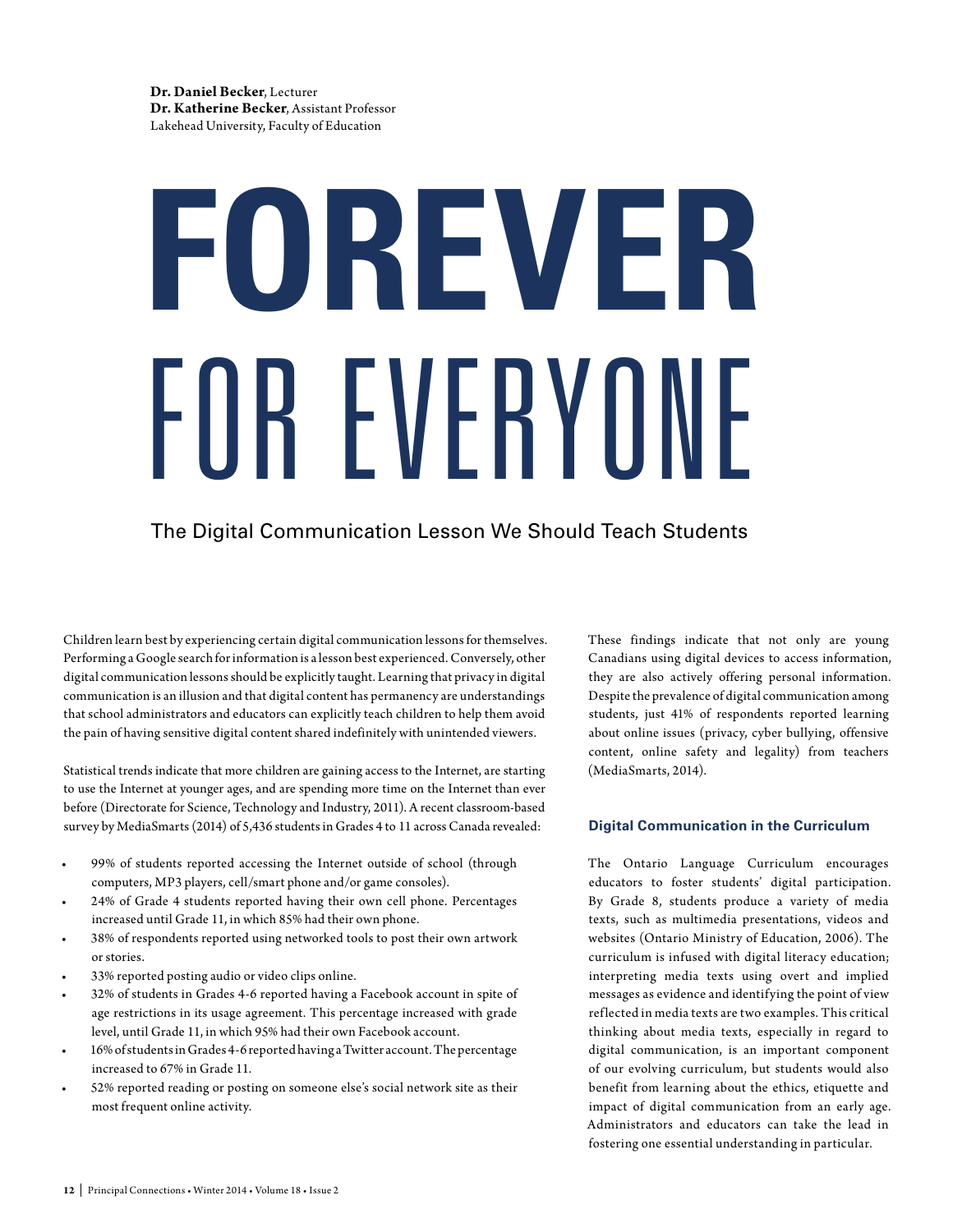**Mary Fiore**, Director at Large, Learning Forward Ontario **Maria Luisa Lebar**, Instructional Literacy Coordinator **Doreen Scott-Dunne**, Author, *When Spelling Matters*

# **The Roles of the Numerate Learner**

Teaching and learning in the 21st century – *the now* - is multi-facetted, in that we need students to become skilled critical thinkers, thoughtful problem solvers and reflective communicators. To achieve this vision, teachers strive to create a connected classroom culture; one that is built on trust and mutual respect, where students are able to ask questions, pose problems, explore ideas and make informed decisions. Building capacity for connectedness supports an environment that is empowering and engaging, where students are meaningfully involved, where relevance is key and where their voice matters. Principals and teachers share responsibility in establishing such a culture.

# **The way forward…**

The goal of a professional learning community is to create a democratic learning environment with critical thinking at the forefront, where we build success for all students. To do this, we need to consider and question the status quo and question our current understanding of literacy and numeracy. Freire (1998) states, "I teach because I search, because I question, and because I submit myself to questioning."

As co-authors, we tried to make sense of linking critical literacy to critical numeracy, and decided that we had to begin by clearly defining our thinking. Our conversation began by exploring the fine differences among *Literacy, New Literacies* and *Critical Literacy*, recognizing that they are conceptually integrated. Critical literacy goes one step further than basic literacy. Critical literacy asks students to question the authority of texts and identify and examine the author's bias or perspective, and then to engage in dialogue and discourse about text, relating it to their daily lives and their own point of view. It also examines writing as power.

At the same time, we examined the interconnectedness between *Mathematical Knowledge, Numeracy* and *Critical Numeracy*. We used our thinking about critical literacy to build our understanding of critical numeracy.

The goal of mathematics teaching for the 21st century – the now – is to support the development of a numerate learner. The focus is on numeracy and its relationship to mathematics. Numeracy and mathematics share an inherent relationship. On the one hand, skills like critical thinking and problem solving, applying technology and understanding data require a solid grounding in mathematical skills and concepts. On the other hand, knowledge of mathematical skills and concepts alone is not enough to guarantee numeracy (Ministry of Education, 2012). Numeracy, like literacy, must permeate across all subject areas. When this happens, Steen (2001) states, "it will enhance students' understanding of all subjects and their capacity to lead informed lives."

Our vision of mathematics teaching for the 21st century extends beyond the numerate learner to include the critically-numerate learner. A critically-numerate learner recognizes that mathematics used in practical situations has the potential to be politically and morally loaded (Stroessiger, 2002). Critical numeracy goes one step further than basic numeracy. Critical numeracy asks students to question the source(s) of mathematical information.

# **A new entry point…**

Recognizing the meaningful links between critical literacy and critical numeracy, we developed a thinking framework to provide a new entry point to mathematics instruction. This framework is intended to be a way of thinking – *a new way of thinking about mathematics and a new way of doing mathematics*. We adapted the Four Role Resource Model (Luke & Freebody, 2004) and the *Four Roles of the Literate Learner* (Ministry of Education, 2004) through our thinking process to develop the Four Roles of the Numerate Learner. The *Four Roles of the Numerate Learner* is a springboard to approach mathematics with new eyes. Questions to support the development of the numerate learner have been incorporated.

The Four Roles of the Numerate Learner are not intended to be linear or hierarchical. They are interconnected, support integrative thinking, and provide multiple entry points for learners. The intent is for learners to engage in critical thinking about numeracy.

# **This framework matters…**

Unless, as teachers and principals, we fully understand the complex roles of the numerate learner, we will be unable to create or foster an environment where students can make sense of mathematics, apply it to everyday contexts and use it to question numbers in their world. Our goal in the use of this framework would be to engage students to not only think critically about mathematics but to act on this knowledge to transform a situation.

As principals encourage students and teachers to become familiar with these four roles, there are multiple opportunities for student voice. Students will have the opportunity to ask questions, pose problems, explore ideas and change their thinking about mathematics and the way they see themselves as mathematicians. As we foster and support the integration of these four roles as part of our daily practice, we can be confident that it will enable students to utilize their diverse identities to build their mathematical knowledge and incorporate their cultural experiences to expand the current dialogue.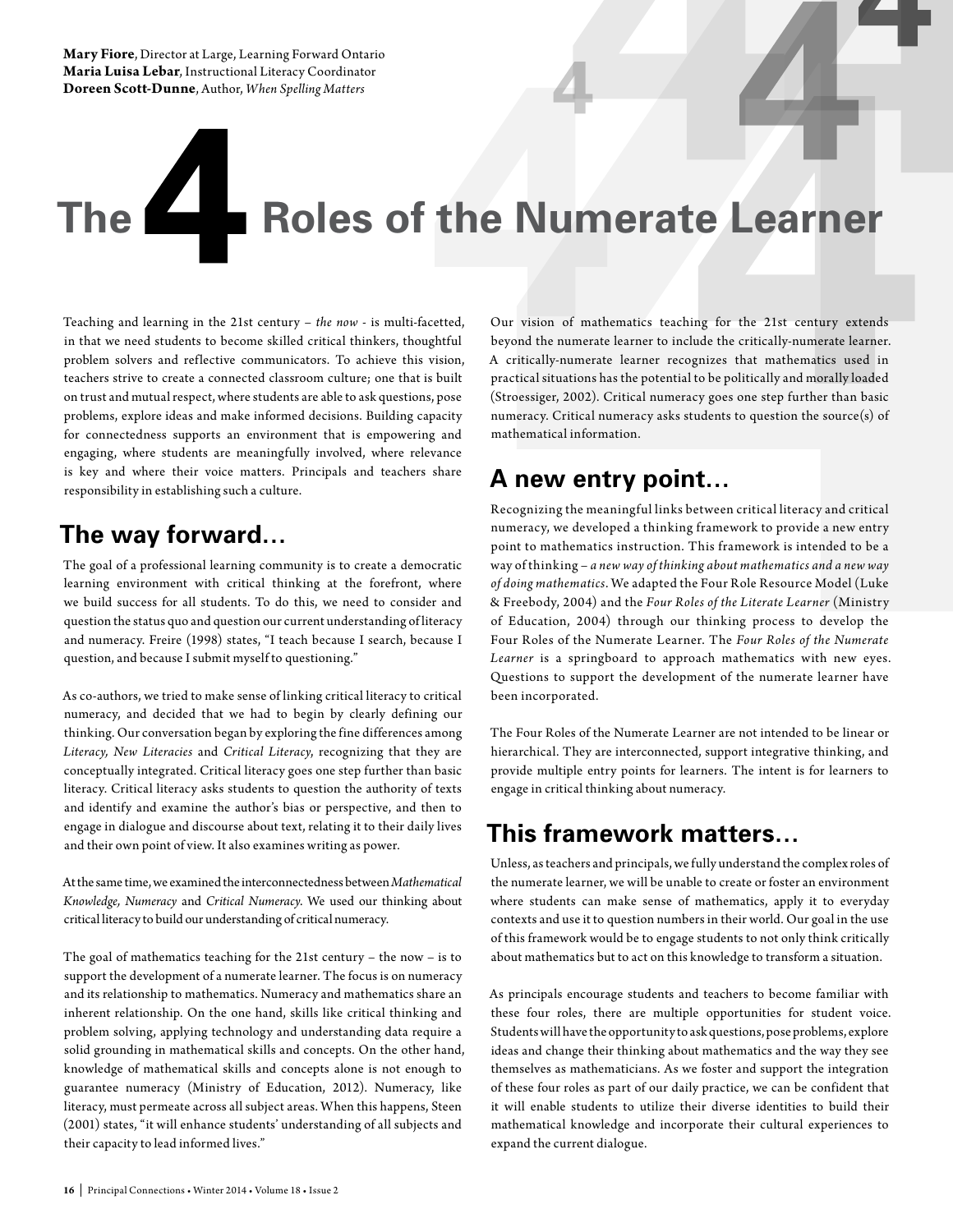**Colleen Sharen**, Àssociate Professor, Management & Organizational Studies, Brescia University College **Melissa Jean**, Management & Organizational Studies, Chair, Brescia University College

# Is it Better to Give than Receive?

FEEDBACI

# **"Can I give you some feedback?"**

We've all heard this question. After close to 30 years in the work world, I still hate receiving feedback. (Okay, let's be honest, I hate receiving negative feedback.) I often feel that I've just been emotionally ambushed. This is because, at least in part, I didn't know how to receive and use feedback.

Feedback is only useful when it results in positive professional change. It is a tool that administrators can use to suggest specific actions, reveal blind spots, or help the recipient prioritize actions. If feedback is caring, respectful, specific, and fits with the recipient's goals, it can be helpful. Feedback that doesn't meet these criteria can result in defensive reactions and dismissal of valid criticism.

Sometimes leaders get too little feedback, as their staff chooses to avoid communicating negative comments. This is sometimes called the "mum effect." The mum effect limits the development of leaders. No one wants to tell the emperor that he is wearing no clothes. Feedback can be valuable for people who want to improve their performance, but only if the process is intentional. To get the most out of feedback, follow these five steps:

- **1. Assess Readiness**
- **2. Plan**
- **3. Collect**
- **4. Reflect**
- **5. Act**

## **Assessing Readiness**

In this phase, it is important to determine if you are ready for feedback. First, assess whether you are emotionally able to hear feedback. Dealing with personal, family or health issues that take up emotional bandwidth, may mean that you may not be able to handle feedback. We cycle through times when we are open to change, and other times when we are consolidating previous changes in our lives, and are therefore not open to change and feedback.

Second, determine if you are approaching the feedback process with a growth mindset. Your openness to learning, changing and growing improves the likelihood that feedback will be processed and acted upon. So you need to be honest about whether you are ready for change. All the feedback in the world will not improve performance if you aren't open to it.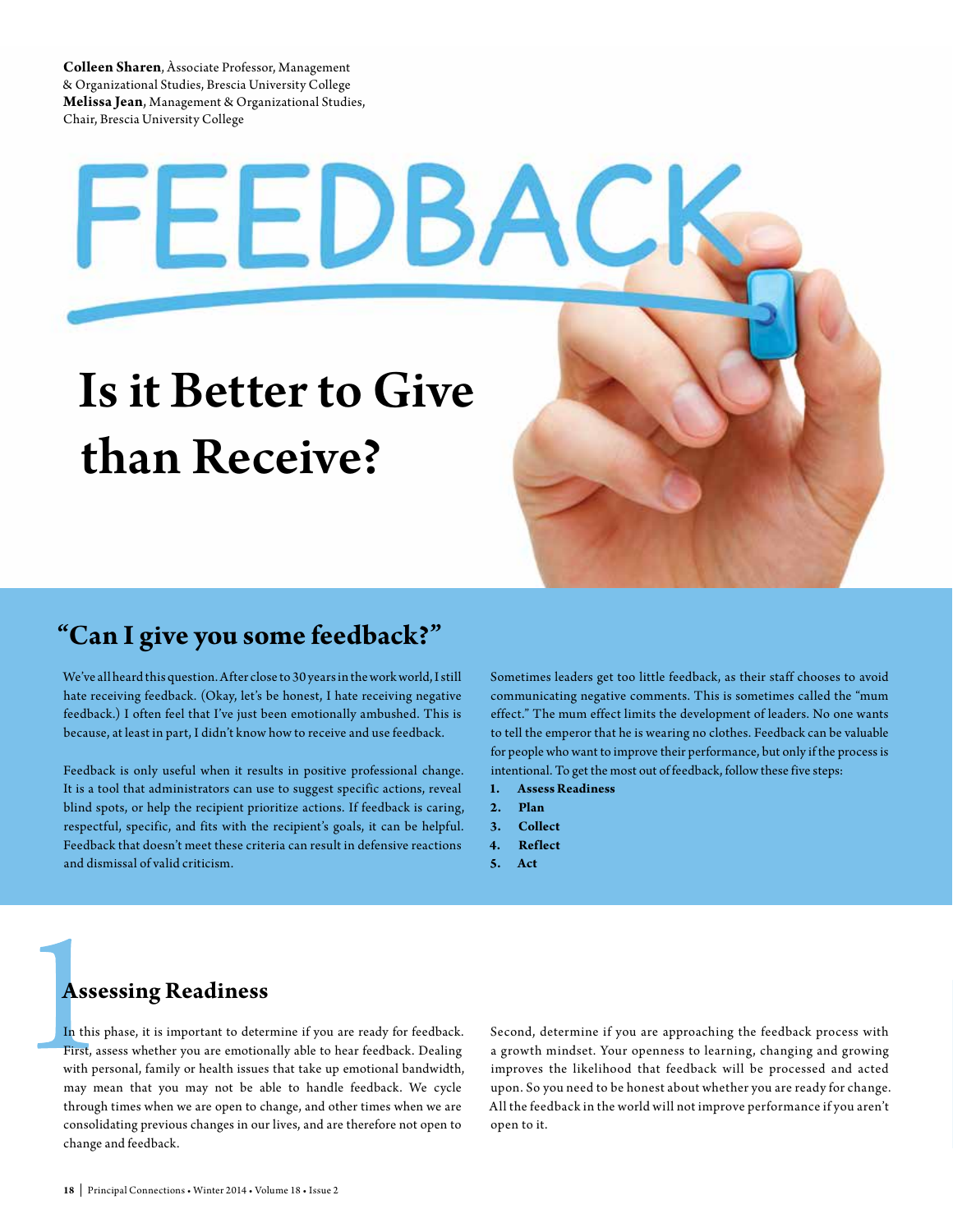**Helen J. DeWaard**, Faculty of Education Lakehead University, Orillia

# **Moving Stories from a Shoebox to the Clouds**

*We are a people of story. We gain meaning through metaphor. Artifacts hold personal memories and can represent stories. Jesus shared the power of a good narrative. Images of loaves and fish, vines and branches, or dusty sandals quickly connect to stories remembered. As we walk through our lives, we develop our own stories through the artifacts we collect. Through shared artifacts, we connect to the stories of others in our faith communities. We author our stories as we extend ourselves into the world. As a school principal, you are both audience and celebrator of the educational stories lived and shared in your school community. Electronic portfolios (ePortfolios) are a method and means for communicating stories about teaching and learning in this digital world.*

 $-\ -$ 

 $\overline{\phantom{a}}$  $=$  $\frac{1}{1000}$ 三

> ------

> > ----<del>--</del>-

 $=$  $=$  $\begin{tabular}{ll} \multicolumn{2}{c}{\textbf{2.1}} & \multicolumn{2}{c}{\textbf{2.1}} & \multicolumn{2}{c}{\textbf{2.1}} \\ \multicolumn{2}{c}{\textbf{2.1}} & \multicolumn{2}{c}{\textbf{2.1}} & \multicolumn{2}{c}{\textbf{2.1}} \\ \multicolumn{2}{c}{\textbf{3.1}} & \multicolumn{2}{c}{\textbf{4.1}} & \multicolumn{2}{c}{\textbf{5.1}} \\ \multicolumn{2}{c}{\textbf{5.1}} & \multicolumn{2}{c}{\textbf{6.1}} & \multicolumn{2}{c}{\textbf{7$  $\frac{1}{2}$ a matata -----------------------

 $\begin{minipage}{0.5\textwidth} \centering \begin{tabular}{|l|l|l|l|} \hline & \multicolumn{1}{|l|l|l|} \hline \multicolumn{1}{|l|l|} \hline \multicolumn{1}{|l|} \multicolumn{1}{|l|} \hline \multicolumn{1}{|l|} \multicolumn{1}{|l|} \multicolumn{1}{|l|} \hline \multicolumn{1}{|l|} \multicolumn{1}{|l|} \multicolumn{1}{|l|} \hline \multicolumn{1}{|l|} \multicolumn{1}{|l|} \hline \multicolumn{1}{|l|} \multicolumn{1}{|l|} \hline \mult$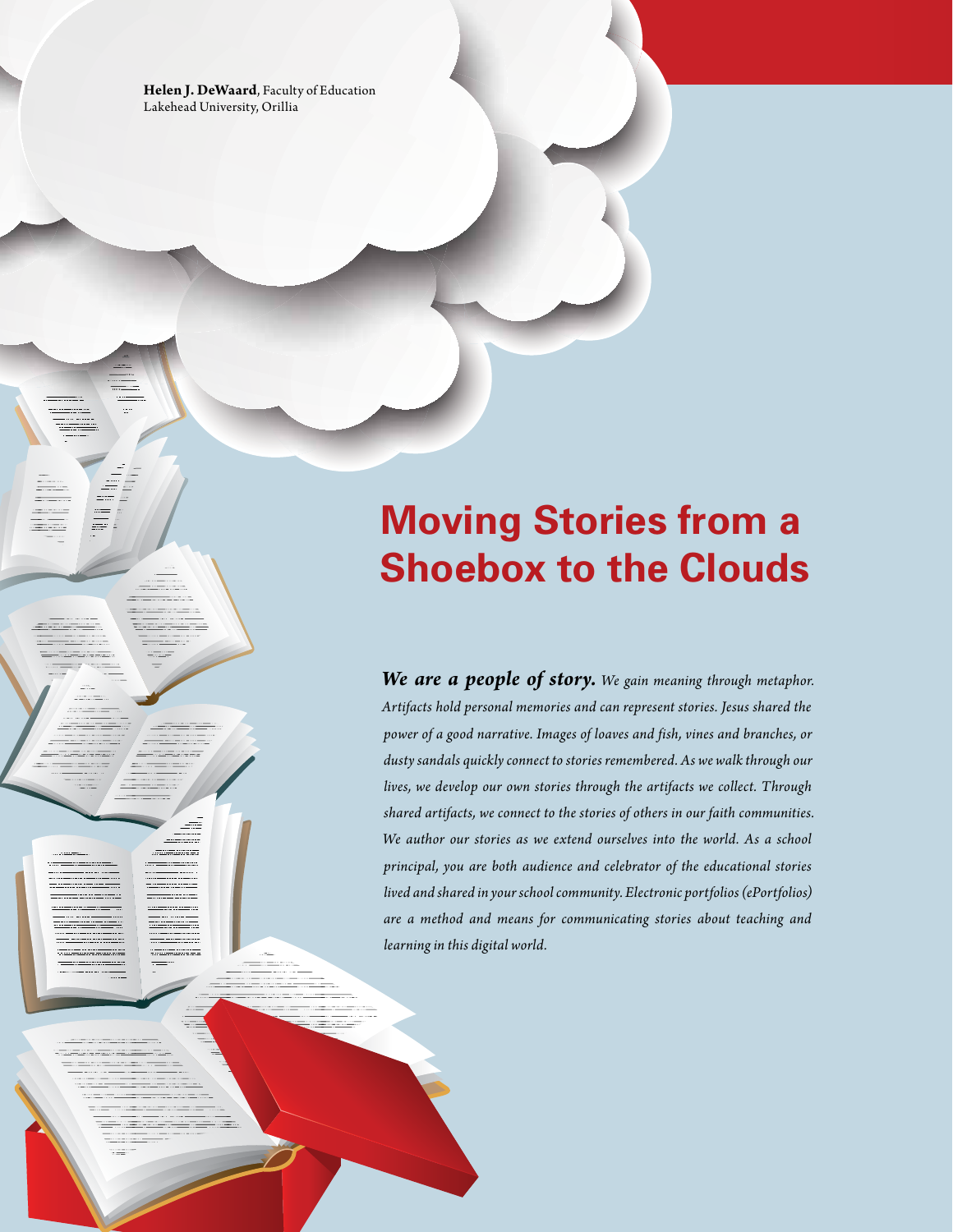**Jan Murphy, Aggie Nemes, Carol Soper, Joan Tschernow, Patrick Keyes** Toronto Catholic District School Board

# *How Can I Help You?*

# **Enhancing Home-School Communication**

*What is it, then, that helps us, in the digital environment, to grow in humanity and mutual understanding? We need, for example, to recover a certain sense of deliberateness and calm. This calls for time and the ability to be silent and to listen. We need also to be patient if we want to understand those who are different from us. People only express themselves fully when they are not merely tolerated, but know that they are truly accepted. If we are genuinely attentive in listening to others, we will learn to look at the world with different eyes and come to appreciate the richness of human experience as manifested in different cultures and traditions.*

> Pope Francis, 48th World Communications Day, June 1, 2014

Communicating effectively with parents, especially those who had negative experiences with school, is a critical part of an administrator's day. As studies have shown, parents who feel welcome and participate fully in their child's school experience have a positive impact on student achievement and well-being.

#### **An Important Lesson**

Part of the welcome involves knowing the story of the parent and remembering that words do matter. I learned an important lesson on my first day as a vice-principal when I walked into the office and witnessed an angry confrontation between the secretary and a parent. In order to deescalate the situation, I invited the parent into my office to find out what was happening. What I learned helped shape all my future encounters with parents. The secretary had insisted on referring to the parent by the last name of her child, even though the data card showed that she went by a different name. Through her tears, the mother explained that the father of the child was in jail for abusing her. While her son shared the abuser's name, she did not want to be called by that name. I was touched that she shared this critical piece of information and made sure to correct the situation with the secretary.

From that day on, whenever meeting with parents or setting the agenda for School-Based Support Team or Joint Team meetings, I was sure to verify the names (and relationships) of the adults attending. In our diverse school, I also came to realize the value of asking parents about correct pronunciation; they always appreciated the effort and the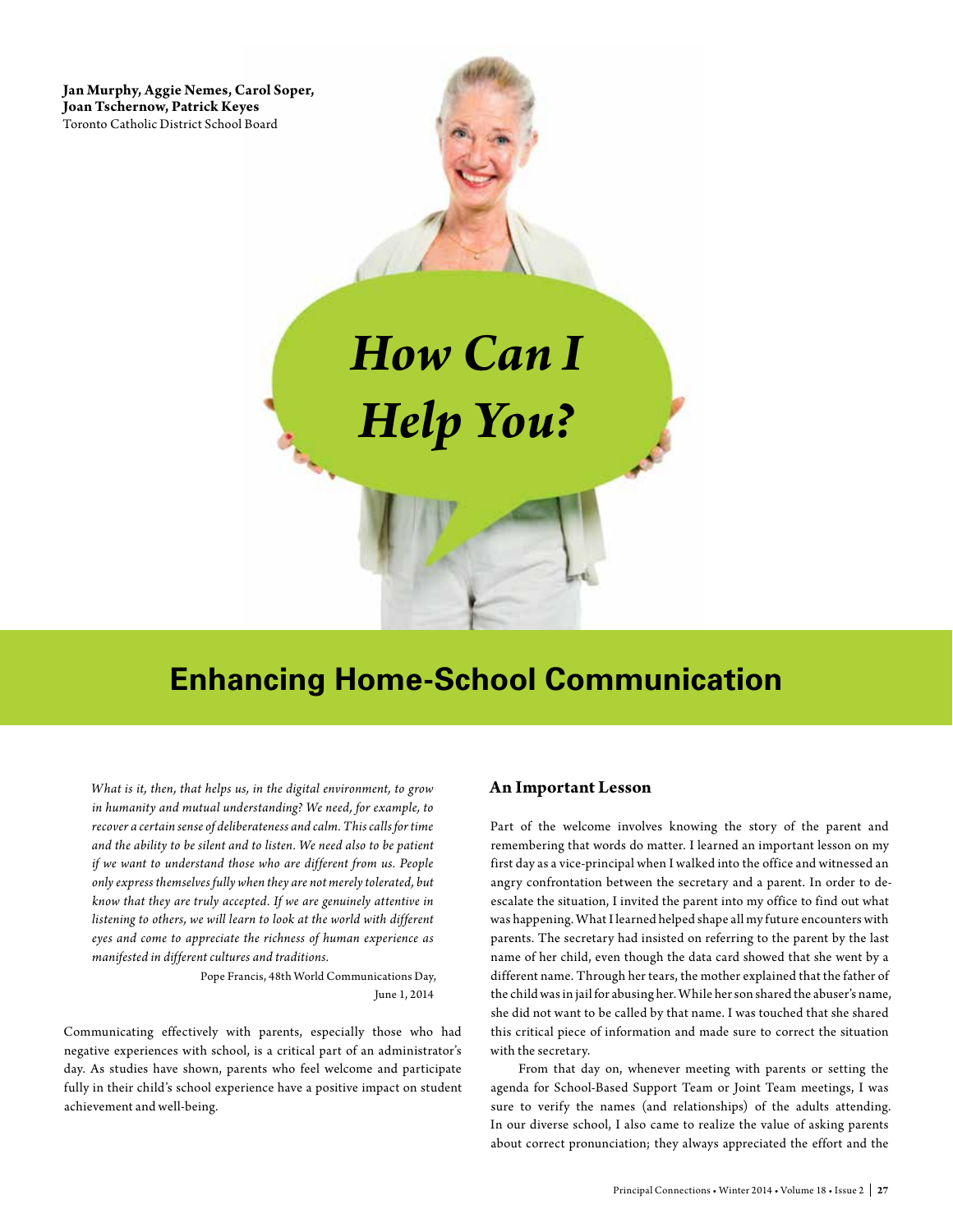

**Ann Kajander**, Faculty of Education Lakehead University, Thunder Bay, ON

# Supporting Mathematics Content Development *Challenges for Educators*

This is the second in a series of articles aimed at describing the challenges educators face as they strive to effectively implement the Ontario Math Curriculum. Educators' deep and flexible content knowledge plays an important role in building effective learning environments. The recent publication *Mathematical knowledge for teaching: Reasoning without memorization* (Kajander & Boland, 2014) supports classroom-specific learning of mathematics by both teachers and principals. This article will explore an example of what it means to understand mathematics deeply enough for teaching, and what effect such knowledge can have on the success of a classroom lesson.

#### **The Need for Specialized Mathematics Knowledge**

Principals need to increase their own knowledge of mathematics. Developing math knowledge and understanding provides instructional leaders with the insight necessary to effectively observe classroom lessons and support classroom teaching. Principals can enter more freely into dialogue with teachers when they are comfortable with their own content knowledge.

#### **A Case Study**

A teacher is leading a review lesson. It appears to have many of the features of a "good" mathematics lesson. The use of interactive technology is evident. Contextual practice questions to which students are asked to respond are offered on an interactive whiteboard. After the students try each question themselves, a student is called upon to click the board to verify the answer, which is also displayed visually. The students all appear involved and engaged. But while the lesson appears to be effective, a subtle issue with the mathematical interpretation later actually derails the lesson for some students.

#### **Specialized Mathematic Knowledge**

In this example lesson, all the questions resulted in single-step division problems, and all the contexts involved the "equal-sharing" interpretation of division. [The "equal-sharing" or *partitive* model of division involves questions of the type "Six cakes were to be equally divided between two groups, how many cakes did each get?"] In equal-sharing problems, the answer refers to the number *in* each group. [Each group gets *three* cakes.] It should be noted however, that a *second* important model or interpretation of division, sometimes called the *measurement* model, was *not* offered in the examples in the lesson. [A "measurement" model of division would be used to answer a problem such as "Eight slices of bread were used for sandwiches. Each sandwich used two slices of bread. How many sandwiches were made?"]. In measurement problems, the answer refers to the *number* of groups (not the size of each). [In the sandwiches question, the number of groups – sandwiches in this case – is *four*.] It might be expected then, in this sample lesson, that many of the students would choose to think of the "equal sharing" model during their independent work, since that is what they had just reviewed in all the white board questions.

Continuing with the vignette, the first independent follow-up question the children were asked to do was to draw a picture, using dots, of  $12 \div 6$ . We might expect children using the equal-sharing model to think of splitting the amount into "6 groups", and draw:



Two boys approached the teacher with the model shown in Figure 2:



The boys' diagram uses the measurement interpretation of division (the "how many 6's in 12" idea), which was not present in the review. Next, a pair of girl students approached the teacher. Their work (see Figure 3) looked like the previous (Figure 1) model of equal sharing.



Figure 3. The girls' model, showing equal sharing

The teacher then took a pen and "corrected" the girls' work to show two groups of six, to illustrate the  $12 \div 6$  (Figure 4).



The teacher's correction used the measurement model, or "how many 6's are in 12" interpretation, while the girls' work had followed the white board examples, all of which used the model of equal sharing. While both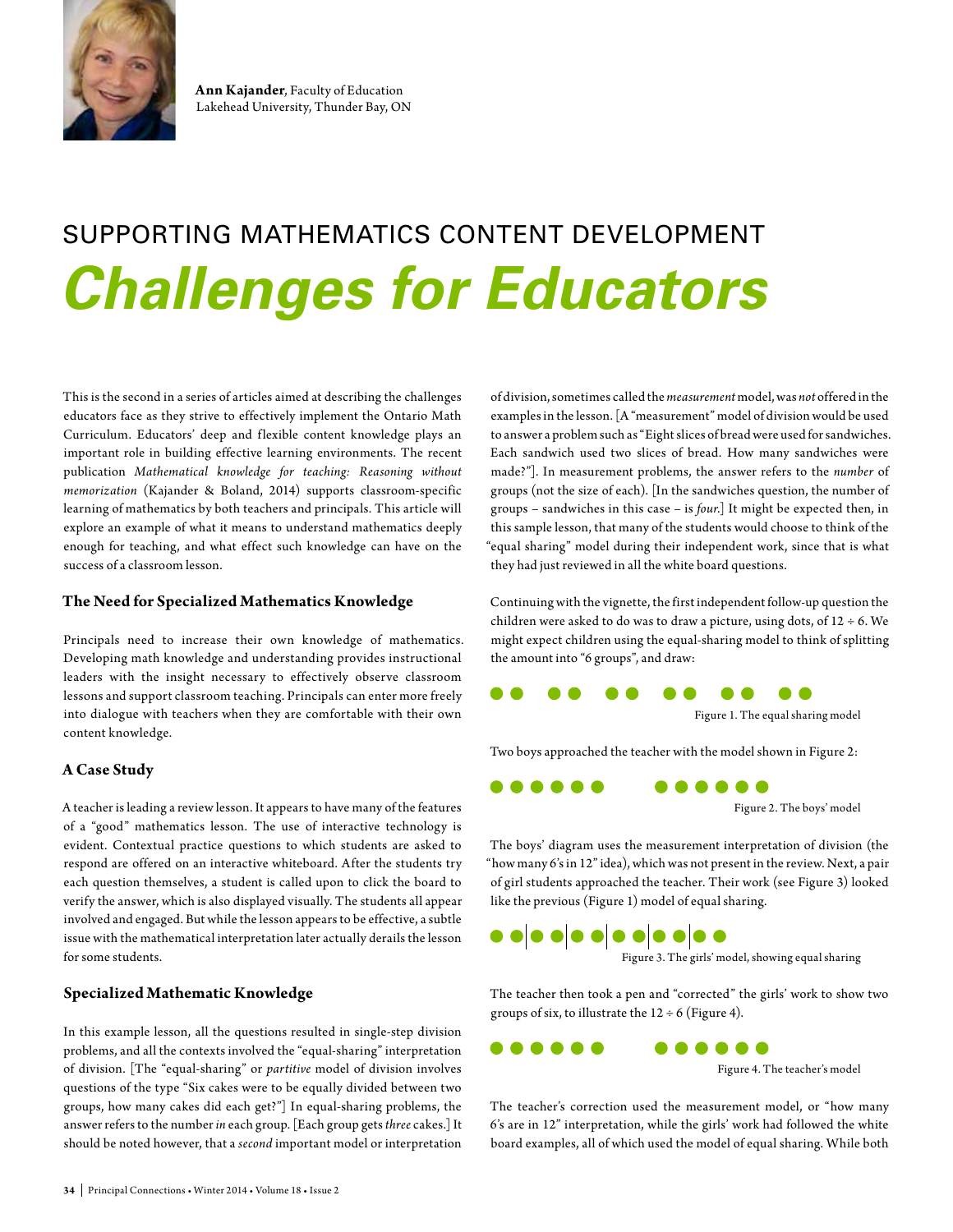# **Mental Health**

# *Creating a Stigma-Free Zone*

The Catholic District School Board of Eastern Ontario has been deeply involved with mental health for our students and staff for some time. Last spring, we paused as a school board to celebrate the work we have accomplished when we were presented with the Mood Disorders Society of Canada's Jordan James Pickell Mental Health Achievement Award. It recognizes the significant steps forward we have taken in raising the awareness of mental health issues.

Our approach to mental health has not been by accident. Our strategies are deliberate and calculating to ensure that we are reaching those in need and those who are vulnerable. These strategies are integrated in what we do each and every day. To reach out to those in need or for those in need to reach out for help, it is imperative that the entire system be comfortable talking about mental health without fear of stigma. By frequently speaking to the topic and issues, individuals have become more confident. They know where assistance is available.

The following are some of the strategies that have been helpful in developing a positive approach to mental health.

# *Policy*

We have made a firm statement regarding mental health in our system by

being one of the first school boards in Canada to incorporate the Canadian Mental Health Standard in our board policy. This policy established an Employee Mental Health and Wellness Committee, which consists of all employee groups focused on the development, implementation and continued improvement of a healthy and safe work environment. Through a variety of strategies, they advise our school system on how to foster mental wellness, dialogue and education including early intervention and support.

# *School Board App*

We developed a school board app that allows students to find support on the topics of bullying and student safety. It also provides access to community mental health supports and the opportunity to report acts of kindness and share success stories. With a quick click, students, staff and parents can see what mental health agencies and supports are available at that very moment. The app allows them to call, text or email information